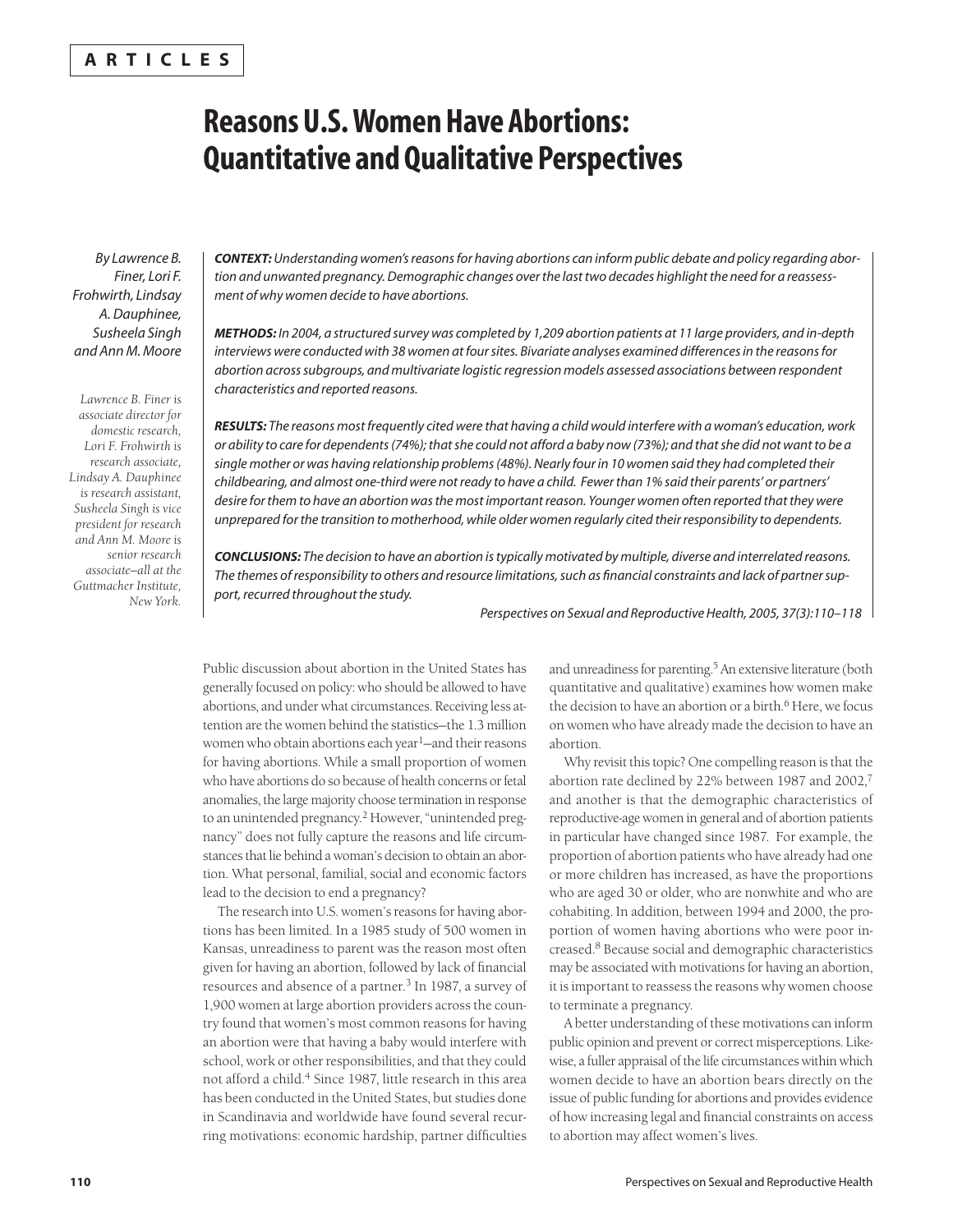## **METHODS**

Our study included a quantitative component (a structured survey) and a qualitative component (in-depth interviews), which together provide a more comprehensive examination of women's reasons for having abortions. The survey instrument, the interview guide and implementation protocols were approved by our organization's institutional review board. We also make comparisons to nationally representative surveys of abortion patients fielded in 1987 and 2000, and to a 1987 survey of reasons for abortion.9

#### **Quantitative Component**

The design of the structured questionnaire was modeled after the one used in the 1987 U.S. study,<sup>10</sup> and we kept the wording as similar as possible to the language of that survey. Our eight-page questionnaire covered in detail the reasons why the respondent chose to terminate her pregnancy. The first question was open-ended: "Please describe briefly why you are choosing to have an abortion now. If you have more than one reason, please list them all, starting with the most important one first." Nearly eight in 10 respondents provided at least one answer.

The next 12 questions asked about reasons for deciding to have an abortion. If the woman answered affirmatively to any of the first three ("Having a baby would dramatically change my life," "Can't afford a baby now" and "Don't want to be a single mother or having relationship problems"), she was asked which of a set of specific subreasons were relevant. Multiple responses were allowed, and a space was provided to write in reasons that were not listed.\* The questionnaire then had a space for reasons that did not fit into any of the categories provided. Finally, women were asked about their demographic and social characteristics.

We purposively sampled 11 facilities from the universe of known abortion providers that perform 2,000 or more abortions per year; such facilities performed 56% of all abortions in the United States in 2000.<sup>11</sup> Our sample was chosen to be broadly representative, rather than strictly statistically representative, of all large providers. We included at least one facility in each of the nine major geographic divisions defined by the U.S. Census Bureau, and chose facilities that represented a variety of city sizes, patient characteristics and state abortion policies (such as waiting periods, parental consent regulations and use of state Medicaid funds). Most were clinics or private practices; one was a hospital. Of the 11 sites originally chosen, one clinic declined to participate and was replaced by a similar facility.

The questionnaire was pretested at a clinic that was not part of the sample to assess how well women understood the informed consent process and the survey questions.

Staff at the selected facilities asked women arriving for a pregnancy termination to participate in the survey and, if they agreed, to fill out the questionnaire by themselves and return it to a staff member in a sealed envelope.† The questionnaire was available in English and Spanish. Participation was voluntary, and no identifying information about the respondents was collected.

The fielding period ranged from one to six weeks, depending on each facility's caseload. We established a minimum response rate of 50% of all abortion clients seen by each facility during its sampling period for the data to be considered representative of the women at that facility. The overall response rate was 58%, and facility rates ranged from 50% to 76%, because some women declined participation and some staff had minor difficulties adhering to the protocol. Fielding ran from December 2003 until March 2004, and 1,209 abortion patients completed the questionnaire.

## **Qualitative Component**

We also conducted in-depth interviews with 38 women at four sites. The interview guide included all of the same topics as the survey. The selected sites were hospital-based and freestanding, in different regions of the country and in states with differing restrictions on access to and Medicaid reimbursement for abortion services. The sites were also chosen to represent varying city sizes and to capture a cross section of abortion patients. In three of these facilities, the structured survey had also been distributed. Staff at the study clinics offered all abortion patients a chance to participate; recruitment was not based on social or demographic characteristics.

Members of the study team interviewed respondents during their medical visit, typically before the procedure. Women were informed that the interviews would be recorded, and they provided verbal consent. The interviews lasted 30–60 minutes and were anonymous. The qualitative component was limited to fluent English speakers. Women were compensated \$25 in cash for their participation. The interview period began at the end of the structured survey period and continued for two months.

## **Data Analysis**

We used chi-square tests to examine differences in reasons for abortion across demographic subgroups. Multivariate logistic regression models refined our understanding of the variables associated with each reason. In addition, we conducted a factor analysis of the closed-ended and writein reasons and subreasons to identify logical groupings.

The 1987 study purposely oversampled women having abortions at 16 weeks of gestation or later. We therefore weighted figures for 1987 to reflect the true distribution of abortions by gestation for all U.S. women. Given that the 2004 survey was not nationally representative, individual cases were not weighted. Because the sampling design involved 11 primary sampling units, we used statistical techniques that accounted for the clustered design to calculate

<sup>\*</sup>In 1987, the question about ability to afford a baby did not offer specific subreasons, but asked women to write in subreasons. The most common responses were used to create the options for the 2004 version. Hence, comparisons of subreasons between 1987 and 2004 for this question are not valid.

<sup>†</sup>The facilities were free to alter this recommended process to best fit their client flow; most had respondents complete the survey as they waited for their procedure, but some facilities asked women to participate after their procedure and recovery period were over.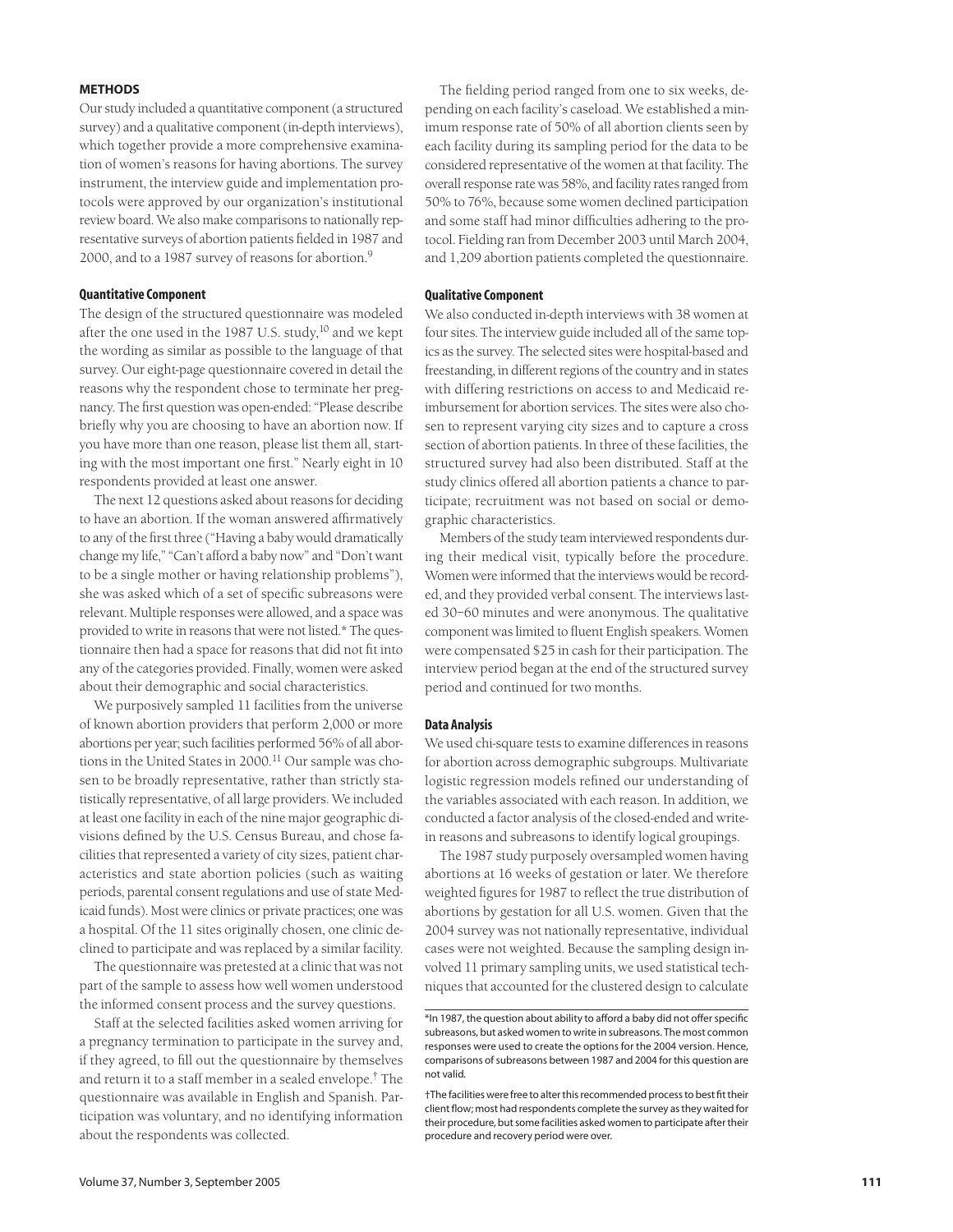## *TABLE 1. Percentage of women in various surveys of abortion patients, by selected characteristics, 1987–2004*

| Characteristic             | Structured<br>survey, 2004<br>$(N=1.209)$ | In-depth<br>interviews,<br>$2004(N=38)$ | Nationwide<br>survey, 2000<br>$(N=10.683)$ | Structured<br>survey, 1987<br>$(N=1.900)$ | Nationwide<br>survey, 1987<br>$(N=9.480)$ |
|----------------------------|-------------------------------------------|-----------------------------------------|--------------------------------------------|-------------------------------------------|-------------------------------------------|
| Age $\leq$ 19              | 20                                        | 24                                      | 19                                         | 28                                        | 25                                        |
| Age 20-29                  | 57                                        | 53                                      | 56                                         | 54                                        | 55                                        |
| Never-married              | 72                                        | 76                                      | 67                                         | 67                                        | 63                                        |
| Has children               | 59                                        | 71                                      | 61                                         | 42                                        | 48                                        |
| <200% of federal           |                                           |                                         |                                            |                                           |                                           |
| poverty level <sup>+</sup> | 60                                        | 68                                      | 57                                         | 50                                        | 55                                        |
| $\geq$ some college        | 53                                        | u                                       | 57                                         | 53                                        | u                                         |
| <b>Black</b>               | 31                                        | 45                                      | 32                                         | 26                                        | 26                                        |
| Hispanic                   | 19                                        | 11                                      | 20                                         | 7                                         | 13                                        |
| <9 weeks' gestation        | 61                                        | 39                                      | u                                          | 55                                        | 50                                        |
| <13 weeks' gestation 85    |                                           | 58                                      | u                                          | 87                                        | 86                                        |

†The 2004 study used the federal poverty level in 2003. *Note:*u=unavailable. *Sources:***Nationwide survey, 2000—** RK Jones, JE Darroch and SK Henshaw, 2002 (see reference 8). **Structured survey, 1987—**reference 4. **Nationwide survey, 1987—**SK Henshaw and J Silverman, 1988 (see reference 8).

> accurate standard errors. We conducted all analyses using Stata version 8.2. All associations discussed were significant at p<.05 or less.

> Of the 1,209 respondents, 4% gave no reasons and were excluded from most analyses. Higher proportions of these women than of the others were nonwhite and had children. In addition, nonresponse was 12–14% for age, parity, marital status, race and employment, and 26% for income, causing the Ns for the multivariate models to be lower than those for the univariate and bivariate tabulations.

> The audiocassettes of the in-depth interviews were professionally transcribed, and the research team listened to every tape while reviewing the transcription. Errors were corrected, and any information that could potentially identify respondents was removed. The edited transcripts were systematically coded using categories based on the project focus as well as related ideas emerging from the data. All coding was done by one author and checked for validity by another. We used the software N6 for coding and data analysis.

## **RESULTS**

## **Respondents' Characteristics**

Respondents to the structured survey of reasons for abortion were not substantially different from a nationally representative sample of abortion patients surveyed in 2000<sup>12</sup> in terms of age, marital status, parity, income, education, race or gestation (Table 1). Twenty percent were 19 or younger, and 57% were in their 20s. Seventy-two percent had never been married, and 59% had had at least one child. Some 60% were below 200% of the federal poverty line, including 30% who were living in poverty (not shown). More than half had attended college or received a college degree. Thirty-one percent of respondents were black, and 19% were Hispanic. (Four percent completed the questionnaire in Spanish.) Sixty-one percent were at fewer than nine weeks of gestation, and 85% were at fewer than 13 weeks.

However, the characteristics of abortion patients had changed between 1987 and 2000, and these changes were reflected in the 1987 and 2004 surveys of reasons for abortion. For example, the proportion who were mothers increased from 48% to 61% in the nationally representative surveys carried out in 1987 and 2000; a similar increase (from 42% to 59%) was seen between the 1987 and 2004 surveys of reasons. The median age of respondents was 23.0 in the 1987 survey of reasons and 24.1 in 2004 (not shown). Fifty percent of women were below 200% of the federal poverty level in the 1987 survey of reasons, while in 2004, 60% were below this level. Also, the proportion who were Hispanic rose from 7% in 1987 to 19% in 2004.

The in-depth interview respondents were slightly older than the structured survey respondents; more than half were 25 or older (not shown). More than two-thirds had children, and two-thirds were living below 200% of the federal poverty level (with half at or below the poverty line—not shown). Marital status was similar between the two samples. Nearly half were black, and the proportion who were Hispanic was only 11%. Furthermore, almost half of the interview respondents were in their second trimester; a possible explanation for this overrepresentation is that these women were usually in the clinic on two consecutive days for their abortion procedures, and therefore were more likely to be available to participate in the interviews.

#### **Reasons for Abortion**

*•Reasons in 2004.* Among the structured survey respondents, the two most common reasons were "having a baby would dramatically change my life" and "I can't afford a baby now" (cited by 74% and 73%, respectively—Table 2). A large proportion of women cited relationship problems or a desire to avoid single motherhood (48%). Nearly four in 10 indicated that they had completed their childbearing, and almost one-third said they were not ready to have a child. Women also cited possible problems affecting the health of the fetus or concerns about their own health (13% and 12%, respectively).\* Respondents wrote in a number of specific health reasons, from chronic or debilitating conditions such as cancer and cystic fibrosis to pregnancy-specific concerns such as gestational diabetes and morning sickness.

The most common subreason given was that the woman could not afford a baby now because she was unmarried (42%). Thirty-eight percent indicated that having a baby would interfere with their education, and the same proportion said it would interfere with their employment. In a related vein, 34% said they could not afford a child because they were students or were planning to study.

In the in-depth interviews, the three most frequently stated reasons were the same as in the structured survey: the dramatic impact a baby would have on the women's lives or the lives of their other children (32 of 38 respondents), financial concerns (28), and their current relationship or fear of single motherhood (21). Nine women cited health concerns for themselves, possible problems affecting the

<sup>\*</sup>Women's reasons for abortion may vary by type of facility. For example, women who undergo abortions at hospitals may be more likely than others to have sought an abortion for health reasons. However, administrators at participating sites noted that local hospitals often refer women seeking abortions for fetal or maternal health reasons to their facilities. Thus, underreporting of health reasons, while possible, is likely not substantial.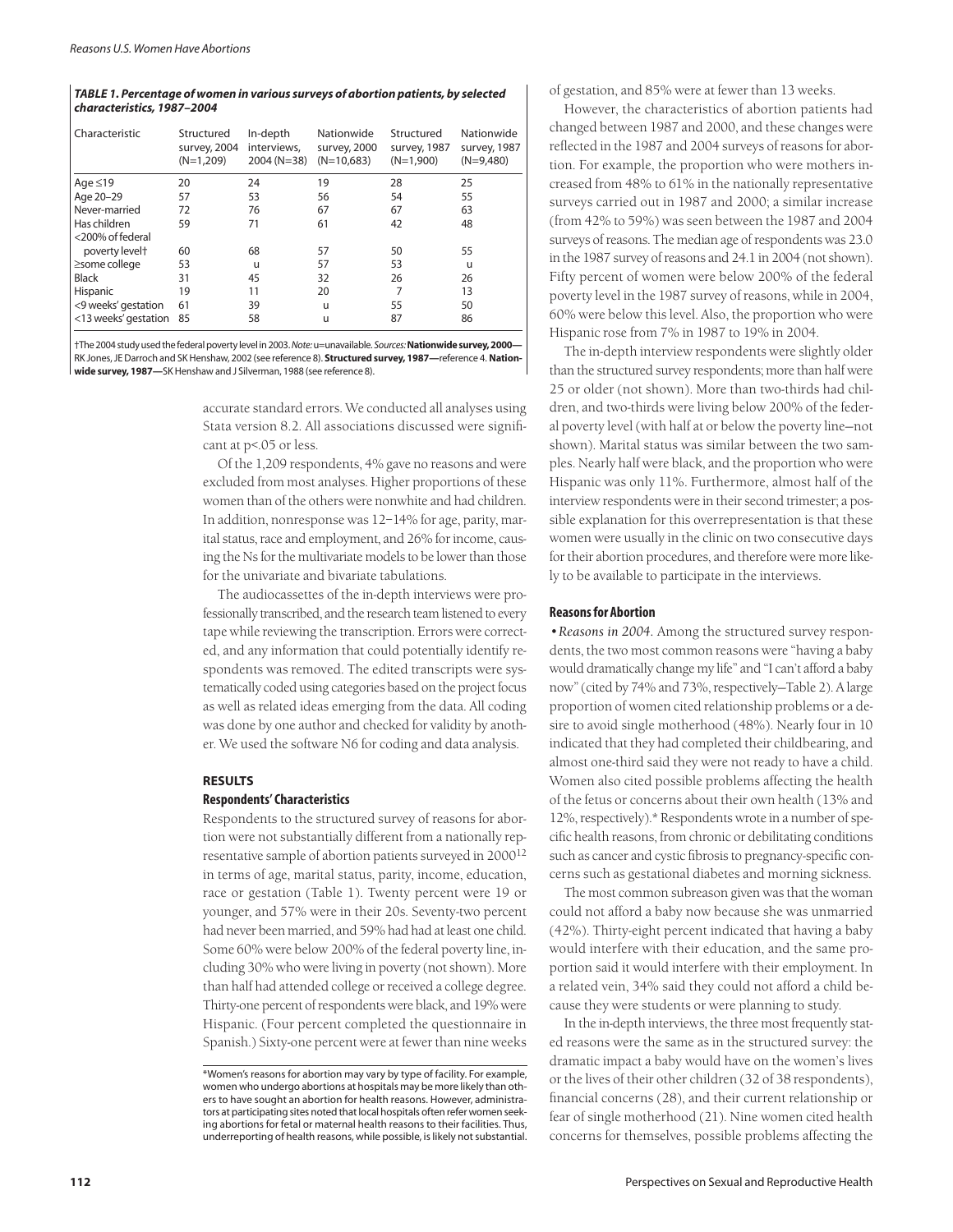health of the fetus or both as a reason for terminating the pregnancy.

*•Changes in reasons, 1987–2004.* Several questions were identical or virtually identical on the 1987 and 2004 surveys of reasons for abortion and are thus comparable (Table 2). The proportions of women giving four of the five most common reasons for abortion in 2004 were similar to those in 1987. Roughly equal proportions of women in both surveys indicated that a baby would dramatically change their lives, that they could not afford a baby now, that they did not want to be a single mother or had problems with their relationship, and that they were not ready for a child or another child. While some of these proportions showed statistically significant differences, in our assessment they were not substantial, because the percentage changes were small.

However, the proportion of women indicating that they had completed their desired childbearing increased substantially (and significantly) between 1987 and 2004, from 28% to 38%. To assess whether this shift was due to a change in mothers' propensity to give this reason (in addition to the change in population composition described earlier), we stratified this analysis by both survey year and whether the woman had any children. The findings showed that mothers in 2004 were more likely to report this reason than were mothers in 1987 (not shown). Thus, the overall increase likely reflected both a rise in the proportion of abortion patients who were already mothers and an increased tendency of mothers to give this reason. The proportion of women indicating that having children or other dependents was a reason not to have another child increased from 22% to 32% between 1987 and 2004. This change, however, appeared to be due solely to the change in population composition (not shown). The proportion of women who cited a physical problem with their health also increased over the period.

On the other hand, smaller proportions of women in 2004 than in 1987 said that having a baby would interfere with their job or career (38% vs. 50%), that they were not mature enough (22% vs. 27%), that their husband or partner wanted them to have an abortion (14% vs. 24%), and that they and their partner could not or did not want to get married (12% vs. 30%). In both surveys, 1% indicated that they had been victims of rape, and less than half a percent said they became pregnant as a result of incest.

*•Most important reasons.* In both 1987 and 2004, unreadiness for a child or another child and inability to afford a baby were each mentioned by about one-quarter of women as their most important reason for having an abortion (Table 3, page 114).\* The proportion indicating that they had completed their childbearing, that they had others depending on them or that their children were grown increased over this period, from 8% to 19%. In contrast, the proportions reporting fear of single motherhood or relationship problems, and reporting that a child would interfere with school or career, both declined, as did the percentage describing themselves as not mature enough or too young.

Seven percent of women cited health concerns for them-

#### *TABLE 2. Percentage of women reporting that specified reasons contributed to their decision to have an abortion, 2004 and 1987*

| Reason                                                           | 2004<br>$(N=1,160)$ | 1987<br>$(N=1,900)$ |
|------------------------------------------------------------------|---------------------|---------------------|
| Having a baby would dramatically change my life                  | 74                  | 78*                 |
| Would interfere with education                                   | 38                  | 36                  |
| Would interfere with job/employment/career                       | 38                  | $50***$             |
| Have other children or dependents                                | 32                  | $22***$             |
| Can't afford a baby now                                          | 73                  | 69                  |
| Unmarried                                                        | 42                  | na                  |
| Student or planning to study                                     | 34                  | na                  |
| Can't afford a baby and child care                               | 28                  | na                  |
| Can't afford the basic needs of life                             | 23                  | na                  |
| Unemployed                                                       | 22                  | na                  |
| Can't leave job to take care of a baby                           | 21                  | na                  |
| Would have to find a new place to live                           | 19                  | na                  |
| Not enough support from husband or partner                       | 14                  | na                  |
| Husband or partner is unemployed                                 | 12                  | na                  |
| Currently or temporarily on welfare or public assistance         | 8                   | na                  |
| Don't want to be a single mother or having relationship problems | 48                  | $52*$               |
| Not sure about relationship                                      | 19                  | na                  |
| Partner and I can't or don't want to get married                 | 12                  | $30***$             |
| Not in a relationship right now                                  | 11                  | 12                  |
| Relationship or marriage may break up soon                       | 11                  | $16*$               |
| Husband or partner is abusive to me or my children               | $\overline{2}$      | 3                   |
| Have completed my childbearing                                   | 38                  | $28**$              |
| Not ready for a(nother) child+                                   | 32                  | 36                  |
| Don't want people to know I had sex or got pregnant              | 25                  | $33*$               |
| Don't feel mature enough to raise a(nother) child                | 22                  | $27*$               |
| Husband or partner wants me to have an abortion                  | 14                  | $24***$             |
| Possible problems affecting the health of the fetus              | 13                  | 14                  |
| Physical problem with my health                                  | 12                  | $8***$              |
| Parents want me to have an abortion                              | 6                   | 8                   |
| Was a victim of rape                                             | 1                   | 1                   |
| Became pregnant as a result of incest                            | < 0.5               | < 0.5               |

\*p<.05. \*\*p<.01. \*\*\*p<.001. †This was a write-in response in 2004 and 1987. *Note:* na=not applicable, because survey questions were not comparable. *Source:* **1987—**reference 4.

selves or possible problems affecting the health of the fetus as their most important reason in 2004, about the same as in 1987. Only half a percent of women indicated that their partners' or their parents' desire for an abortion was the most important reason behind their decision.

*•Number of reasons given.* Of the 1,160 women who gave at least one reason, 89% gave at least two and 72% gave at least three; the median number of reasons given was four, and some women gave as many as eight reasons out of a possible 13 (not shown). Among women who gave at least two reasons, the most common pairs of reasons were inability to afford a baby and interference with school or work; inability to afford a baby and fear of single motherhood or relationship problems; and inability to afford a baby and having completed childbearing or having other people dependent on them.

In-depth interview respondents gave an average of five reasons (range, 1–10) for why they were ending their pregnancy. However, women's responses often did not fit the categories of the structured survey; the reasons tended to overlap between the domains of unplanned pregnancy, financial instability, unemployment, single motherhood and current parenting responsibilities. For example, one 25-

<sup>\*</sup>We grouped some reasons slightly differently in Tables 2 and 3 to combine reasons that are conceptually similar. For example, women who indicated that they had children or other dependents were grouped with those who said they had completed their childbearing.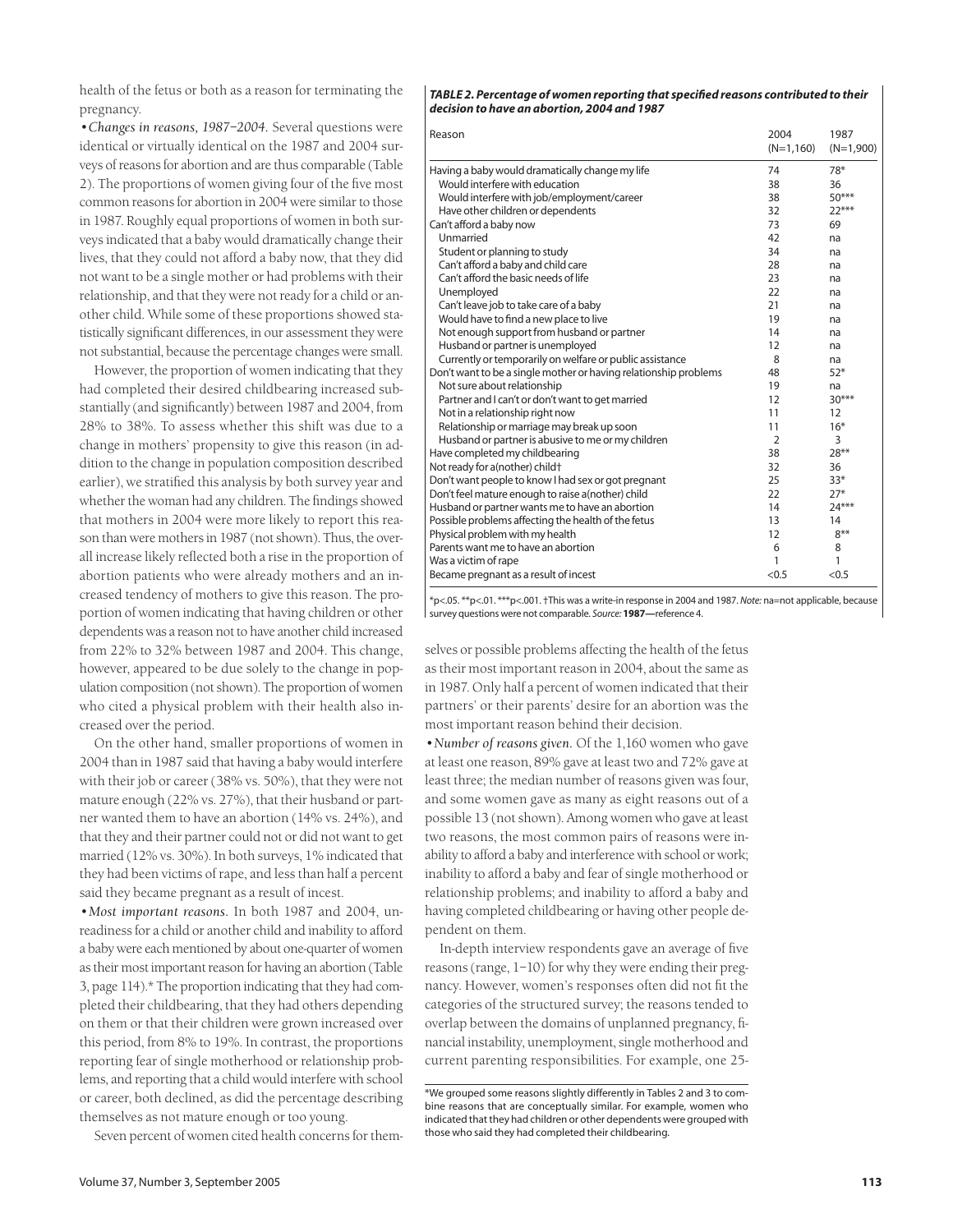| TABLE 3. Percentage distribution of women having an abortion, by their most impor- |
|------------------------------------------------------------------------------------|
| tant reason for having the abortion, 2004 and 1987                                 |

| Reason                                                            | 2004<br>$(N=957)$ | 1987<br>$(N=1,773)$ |
|-------------------------------------------------------------------|-------------------|---------------------|
| Not ready for a(nother) child+/timing is wrong                    | 25                | 27                  |
| Can't afford a baby now                                           | 23                | 21                  |
| Have completed my childbearing/have other people depending on me/ |                   |                     |
| children are grown                                                | 19                | $8***$              |
| Don't want to be a single mother/am having relationship problems  | 8                 | $13***$             |
| Don't feel mature enough to raise a(nother) child/feel too young  |                   | $11***$             |
| Would interfere with education or career plans                    | 4                 | $10***$             |
| Physical problem with my health                                   | 4                 | 3                   |
| Possible problems affecting the health of the fetus               | 3                 | 3                   |
| Was a victim of rape                                              | < 0.5             |                     |
| Husband or partner wants me to have an abortion                   | < 0.5             |                     |
| Parents want me to have an abortion                               | < 0.5             | < 0.5               |
| Don't want people to know I had sex or got pregnant               | < 0.5             | $1***$              |
| Other                                                             | 6                 |                     |
| Total                                                             | 100               | 100                 |

\*\*p<.01. \*\*\*p<.001. †This was a write-in response in 2004 and 1987. *Source:* **1987—**reference 4.

year-old woman, separated from her husband, said:

"Neither one of us are really economically prepared. For myself, I've been out of work for almost two years now, I just started, you know, receiving benefits from DSS and stuff. And with my youngest child being three years old, and me…constantly applying for jobs for a while now,…if I got a job, I'm going to have to go on maternity leave. And with [the father],…let's just say, with four children, I don't think he needs another one."*—Mother of two, below the poverty line*

## **Factors Related to Reasons for Abortion**

This study also examined the relationship between various social and demographic characteristics and reasons for having an abortion. These analyses included all women who mentioned each reason; they are not restricted to women's most important reasons. In several cases, we have grouped two reasons on the basis of their similarity and the factor analysis of related reasons.

*•Interference with school or career, and unreadiness for a child or another child.* Higher proportions of younger women, of women with no children and of never-married women identified interference with education or work and unreadiness for a child or another child as reasons for having an abortion, compared with their respective counterparts (Table 4). Even among older women and women who had children, however, about one-third cited disruption of schooling or work. A higher proportion of more educated women than of less educated women gave this reason.

Nulliparity was the most important correlate of reporting interference with education or work as a reason for choosing abortion, after other variables were controlled for. Women who had children were less likely than women with no children to give these reasons (odds ratios, 0.2–0.3). In addition, women aged 30 and older were much less likely than those aged 17 and younger to cite educational or career interference (0.1).

Having no children was also the key predictor of reporting unreadiness for a child or another child: Women with children had reduced odds of citing this reason (odds ratios, 0.3–0.4). The fact that the odds ratios for women with one, two, and three or more children are similar suggests that unreadiness is more strongly linked to initiating childbearing than to limiting the number of children.

Fewer than half of the interview respondents said that having a baby now would keep them from fulfilling their goals or that they were not ready to have a(nother) child. The majority of these women were young and nulliparous; their aspirations were primarily educational. Many women who gave one of these reasons said they were too young to have children and felt they were "just starting out" in their lives. Most framed their decision in terms of the desire to have children later, when they could better provide for them. A never-married woman who had just started college and whose partner was still in high school remarked:

"You know, I'm 19 years old. I don't think I should be

*TABLE 4. Percentage of women reporting interference with school or career, and unreadiness for having a child, as a reason for abortion, by selected characteristics; and odds ratios from multivariate logistic regression analysis of associations between reasons and characteristics, 2004*

| $\frac{0}{0}$<br>Odds<br>$\%$<br>Odds<br>$(N=1,037)$<br>ratio<br>$(N=983)$<br>ratio<br>$(N=726)$<br>$(N=693)$<br>All<br>53<br>32<br>na<br>na<br>Age<br>82***<br>$\leq$ 17 (ref)<br>$37*$<br>1.00<br>1.00<br>71<br>0.46<br>$18 - 19$<br>39<br>0.86<br>58<br>39<br>$20 - 24$<br>0.26<br>1.19<br>$25 - 29$<br>47<br>0.20<br>33<br>1.16<br>35<br>$0.12***$<br>17<br>$\geq$ 30<br>0.50<br>No. of children<br>76***<br>$47***$<br>$0$ (ref)<br>1.00<br>1.00<br>1<br>$0.27***$<br>41<br>$0.42***$<br>27<br>$\overline{2}$<br>35<br>$0.24***$<br>19<br>$0.32***$<br>$0.29***$<br>$\geq$ 3<br>31<br>$0.31**$<br>17<br><b>Relationship status</b><br>Never-married,<br>$61***$<br>not cohabiting (ref)<br>38***<br>1.00<br>1.00<br>54<br>1.00<br>1.06<br>Cohabiting<br>37<br>Married<br>33<br>0.69<br>21<br>0.97<br>Formerly married,<br>not cohabiting<br>47<br>1.28<br>14<br>0.62<br><b>Race/ethnicity</b><br>White (ref)<br>53<br>1.00<br>34<br>1.00<br><b>Black</b><br>57<br>31<br>1.05<br>$2.00*$<br>Hispanic<br>46<br>28<br>0.93<br>0.78<br>Other<br>63<br>2.01<br>30<br>0.68<br>% of federal poverty level<br>$<$ 100 $(ref)$<br>53<br>1.00<br>32<br>1.00<br>100-149<br>57<br>1.23<br>31<br>0.85<br>150-199<br>50<br>0.79<br>33<br>0.76<br>52<br>33<br>0.76<br>$\geq$ 200<br>0.77<br><b>Education</b> t<br>$30***$<br><h.s. (ref)<br="" graduate="">1.00<br/>10<br/>1.00<br/>H.S. graduate/GED<br/>26<br/>1.12<br/>29<br/>1.63<br/>Some college/<br/>associate degree<br/>44<br/><math>2.28*</math><br/>20<br/>1.57<br/>31<br/>College graduate<br/>51<br/>1.53<br/>3.30</h.s.> | Characteristic | Interference with<br>school or career |  | Not ready for<br>a(nother) child |  |  |  |  |
|------------------------------------------------------------------------------------------------------------------------------------------------------------------------------------------------------------------------------------------------------------------------------------------------------------------------------------------------------------------------------------------------------------------------------------------------------------------------------------------------------------------------------------------------------------------------------------------------------------------------------------------------------------------------------------------------------------------------------------------------------------------------------------------------------------------------------------------------------------------------------------------------------------------------------------------------------------------------------------------------------------------------------------------------------------------------------------------------------------------------------------------------------------------------------------------------------------------------------------------------------------------------------------------------------------------------------------------------------------------------------------------------------------------------------------------------------------------------------------------------------------------------------------------------------------------------------|----------------|---------------------------------------|--|----------------------------------|--|--|--|--|
|                                                                                                                                                                                                                                                                                                                                                                                                                                                                                                                                                                                                                                                                                                                                                                                                                                                                                                                                                                                                                                                                                                                                                                                                                                                                                                                                                                                                                                                                                                                                                                              |                |                                       |  |                                  |  |  |  |  |
|                                                                                                                                                                                                                                                                                                                                                                                                                                                                                                                                                                                                                                                                                                                                                                                                                                                                                                                                                                                                                                                                                                                                                                                                                                                                                                                                                                                                                                                                                                                                                                              |                |                                       |  |                                  |  |  |  |  |
|                                                                                                                                                                                                                                                                                                                                                                                                                                                                                                                                                                                                                                                                                                                                                                                                                                                                                                                                                                                                                                                                                                                                                                                                                                                                                                                                                                                                                                                                                                                                                                              |                |                                       |  |                                  |  |  |  |  |
|                                                                                                                                                                                                                                                                                                                                                                                                                                                                                                                                                                                                                                                                                                                                                                                                                                                                                                                                                                                                                                                                                                                                                                                                                                                                                                                                                                                                                                                                                                                                                                              |                |                                       |  |                                  |  |  |  |  |
|                                                                                                                                                                                                                                                                                                                                                                                                                                                                                                                                                                                                                                                                                                                                                                                                                                                                                                                                                                                                                                                                                                                                                                                                                                                                                                                                                                                                                                                                                                                                                                              |                |                                       |  |                                  |  |  |  |  |
|                                                                                                                                                                                                                                                                                                                                                                                                                                                                                                                                                                                                                                                                                                                                                                                                                                                                                                                                                                                                                                                                                                                                                                                                                                                                                                                                                                                                                                                                                                                                                                              |                |                                       |  |                                  |  |  |  |  |
|                                                                                                                                                                                                                                                                                                                                                                                                                                                                                                                                                                                                                                                                                                                                                                                                                                                                                                                                                                                                                                                                                                                                                                                                                                                                                                                                                                                                                                                                                                                                                                              |                |                                       |  |                                  |  |  |  |  |
|                                                                                                                                                                                                                                                                                                                                                                                                                                                                                                                                                                                                                                                                                                                                                                                                                                                                                                                                                                                                                                                                                                                                                                                                                                                                                                                                                                                                                                                                                                                                                                              |                |                                       |  |                                  |  |  |  |  |
|                                                                                                                                                                                                                                                                                                                                                                                                                                                                                                                                                                                                                                                                                                                                                                                                                                                                                                                                                                                                                                                                                                                                                                                                                                                                                                                                                                                                                                                                                                                                                                              |                |                                       |  |                                  |  |  |  |  |
|                                                                                                                                                                                                                                                                                                                                                                                                                                                                                                                                                                                                                                                                                                                                                                                                                                                                                                                                                                                                                                                                                                                                                                                                                                                                                                                                                                                                                                                                                                                                                                              |                |                                       |  |                                  |  |  |  |  |
|                                                                                                                                                                                                                                                                                                                                                                                                                                                                                                                                                                                                                                                                                                                                                                                                                                                                                                                                                                                                                                                                                                                                                                                                                                                                                                                                                                                                                                                                                                                                                                              |                |                                       |  |                                  |  |  |  |  |
|                                                                                                                                                                                                                                                                                                                                                                                                                                                                                                                                                                                                                                                                                                                                                                                                                                                                                                                                                                                                                                                                                                                                                                                                                                                                                                                                                                                                                                                                                                                                                                              |                |                                       |  |                                  |  |  |  |  |
|                                                                                                                                                                                                                                                                                                                                                                                                                                                                                                                                                                                                                                                                                                                                                                                                                                                                                                                                                                                                                                                                                                                                                                                                                                                                                                                                                                                                                                                                                                                                                                              |                |                                       |  |                                  |  |  |  |  |
|                                                                                                                                                                                                                                                                                                                                                                                                                                                                                                                                                                                                                                                                                                                                                                                                                                                                                                                                                                                                                                                                                                                                                                                                                                                                                                                                                                                                                                                                                                                                                                              |                |                                       |  |                                  |  |  |  |  |
|                                                                                                                                                                                                                                                                                                                                                                                                                                                                                                                                                                                                                                                                                                                                                                                                                                                                                                                                                                                                                                                                                                                                                                                                                                                                                                                                                                                                                                                                                                                                                                              |                |                                       |  |                                  |  |  |  |  |
|                                                                                                                                                                                                                                                                                                                                                                                                                                                                                                                                                                                                                                                                                                                                                                                                                                                                                                                                                                                                                                                                                                                                                                                                                                                                                                                                                                                                                                                                                                                                                                              |                |                                       |  |                                  |  |  |  |  |
|                                                                                                                                                                                                                                                                                                                                                                                                                                                                                                                                                                                                                                                                                                                                                                                                                                                                                                                                                                                                                                                                                                                                                                                                                                                                                                                                                                                                                                                                                                                                                                              |                |                                       |  |                                  |  |  |  |  |
|                                                                                                                                                                                                                                                                                                                                                                                                                                                                                                                                                                                                                                                                                                                                                                                                                                                                                                                                                                                                                                                                                                                                                                                                                                                                                                                                                                                                                                                                                                                                                                              |                |                                       |  |                                  |  |  |  |  |
|                                                                                                                                                                                                                                                                                                                                                                                                                                                                                                                                                                                                                                                                                                                                                                                                                                                                                                                                                                                                                                                                                                                                                                                                                                                                                                                                                                                                                                                                                                                                                                              |                |                                       |  |                                  |  |  |  |  |
|                                                                                                                                                                                                                                                                                                                                                                                                                                                                                                                                                                                                                                                                                                                                                                                                                                                                                                                                                                                                                                                                                                                                                                                                                                                                                                                                                                                                                                                                                                                                                                              |                |                                       |  |                                  |  |  |  |  |
|                                                                                                                                                                                                                                                                                                                                                                                                                                                                                                                                                                                                                                                                                                                                                                                                                                                                                                                                                                                                                                                                                                                                                                                                                                                                                                                                                                                                                                                                                                                                                                              |                |                                       |  |                                  |  |  |  |  |
|                                                                                                                                                                                                                                                                                                                                                                                                                                                                                                                                                                                                                                                                                                                                                                                                                                                                                                                                                                                                                                                                                                                                                                                                                                                                                                                                                                                                                                                                                                                                                                              |                |                                       |  |                                  |  |  |  |  |
|                                                                                                                                                                                                                                                                                                                                                                                                                                                                                                                                                                                                                                                                                                                                                                                                                                                                                                                                                                                                                                                                                                                                                                                                                                                                                                                                                                                                                                                                                                                                                                              |                |                                       |  |                                  |  |  |  |  |
|                                                                                                                                                                                                                                                                                                                                                                                                                                                                                                                                                                                                                                                                                                                                                                                                                                                                                                                                                                                                                                                                                                                                                                                                                                                                                                                                                                                                                                                                                                                                                                              |                |                                       |  |                                  |  |  |  |  |
|                                                                                                                                                                                                                                                                                                                                                                                                                                                                                                                                                                                                                                                                                                                                                                                                                                                                                                                                                                                                                                                                                                                                                                                                                                                                                                                                                                                                                                                                                                                                                                              |                |                                       |  |                                  |  |  |  |  |
|                                                                                                                                                                                                                                                                                                                                                                                                                                                                                                                                                                                                                                                                                                                                                                                                                                                                                                                                                                                                                                                                                                                                                                                                                                                                                                                                                                                                                                                                                                                                                                              |                |                                       |  |                                  |  |  |  |  |
|                                                                                                                                                                                                                                                                                                                                                                                                                                                                                                                                                                                                                                                                                                                                                                                                                                                                                                                                                                                                                                                                                                                                                                                                                                                                                                                                                                                                                                                                                                                                                                              |                |                                       |  |                                  |  |  |  |  |
|                                                                                                                                                                                                                                                                                                                                                                                                                                                                                                                                                                                                                                                                                                                                                                                                                                                                                                                                                                                                                                                                                                                                                                                                                                                                                                                                                                                                                                                                                                                                                                              |                |                                       |  |                                  |  |  |  |  |
|                                                                                                                                                                                                                                                                                                                                                                                                                                                                                                                                                                                                                                                                                                                                                                                                                                                                                                                                                                                                                                                                                                                                                                                                                                                                                                                                                                                                                                                                                                                                                                              |                |                                       |  |                                  |  |  |  |  |
|                                                                                                                                                                                                                                                                                                                                                                                                                                                                                                                                                                                                                                                                                                                                                                                                                                                                                                                                                                                                                                                                                                                                                                                                                                                                                                                                                                                                                                                                                                                                                                              |                |                                       |  |                                  |  |  |  |  |
|                                                                                                                                                                                                                                                                                                                                                                                                                                                                                                                                                                                                                                                                                                                                                                                                                                                                                                                                                                                                                                                                                                                                                                                                                                                                                                                                                                                                                                                                                                                                                                              |                |                                       |  |                                  |  |  |  |  |
|                                                                                                                                                                                                                                                                                                                                                                                                                                                                                                                                                                                                                                                                                                                                                                                                                                                                                                                                                                                                                                                                                                                                                                                                                                                                                                                                                                                                                                                                                                                                                                              |                |                                       |  |                                  |  |  |  |  |
|                                                                                                                                                                                                                                                                                                                                                                                                                                                                                                                                                                                                                                                                                                                                                                                                                                                                                                                                                                                                                                                                                                                                                                                                                                                                                                                                                                                                                                                                                                                                                                              |                |                                       |  |                                  |  |  |  |  |
|                                                                                                                                                                                                                                                                                                                                                                                                                                                                                                                                                                                                                                                                                                                                                                                                                                                                                                                                                                                                                                                                                                                                                                                                                                                                                                                                                                                                                                                                                                                                                                              |                |                                       |  |                                  |  |  |  |  |
|                                                                                                                                                                                                                                                                                                                                                                                                                                                                                                                                                                                                                                                                                                                                                                                                                                                                                                                                                                                                                                                                                                                                                                                                                                                                                                                                                                                                                                                                                                                                                                              |                |                                       |  |                                  |  |  |  |  |
|                                                                                                                                                                                                                                                                                                                                                                                                                                                                                                                                                                                                                                                                                                                                                                                                                                                                                                                                                                                                                                                                                                                                                                                                                                                                                                                                                                                                                                                                                                                                                                              |                |                                       |  |                                  |  |  |  |  |
|                                                                                                                                                                                                                                                                                                                                                                                                                                                                                                                                                                                                                                                                                                                                                                                                                                                                                                                                                                                                                                                                                                                                                                                                                                                                                                                                                                                                                                                                                                                                                                              |                |                                       |  |                                  |  |  |  |  |
|                                                                                                                                                                                                                                                                                                                                                                                                                                                                                                                                                                                                                                                                                                                                                                                                                                                                                                                                                                                                                                                                                                                                                                                                                                                                                                                                                                                                                                                                                                                                                                              |                |                                       |  |                                  |  |  |  |  |

\*p<.05. \*\*p<.01. \*\*\*p<.001. †Percentages include only women aged 25 and older. *Notes:* Chi-square tests measured differences across the entire distribution. na=not applicable. ref=reference group.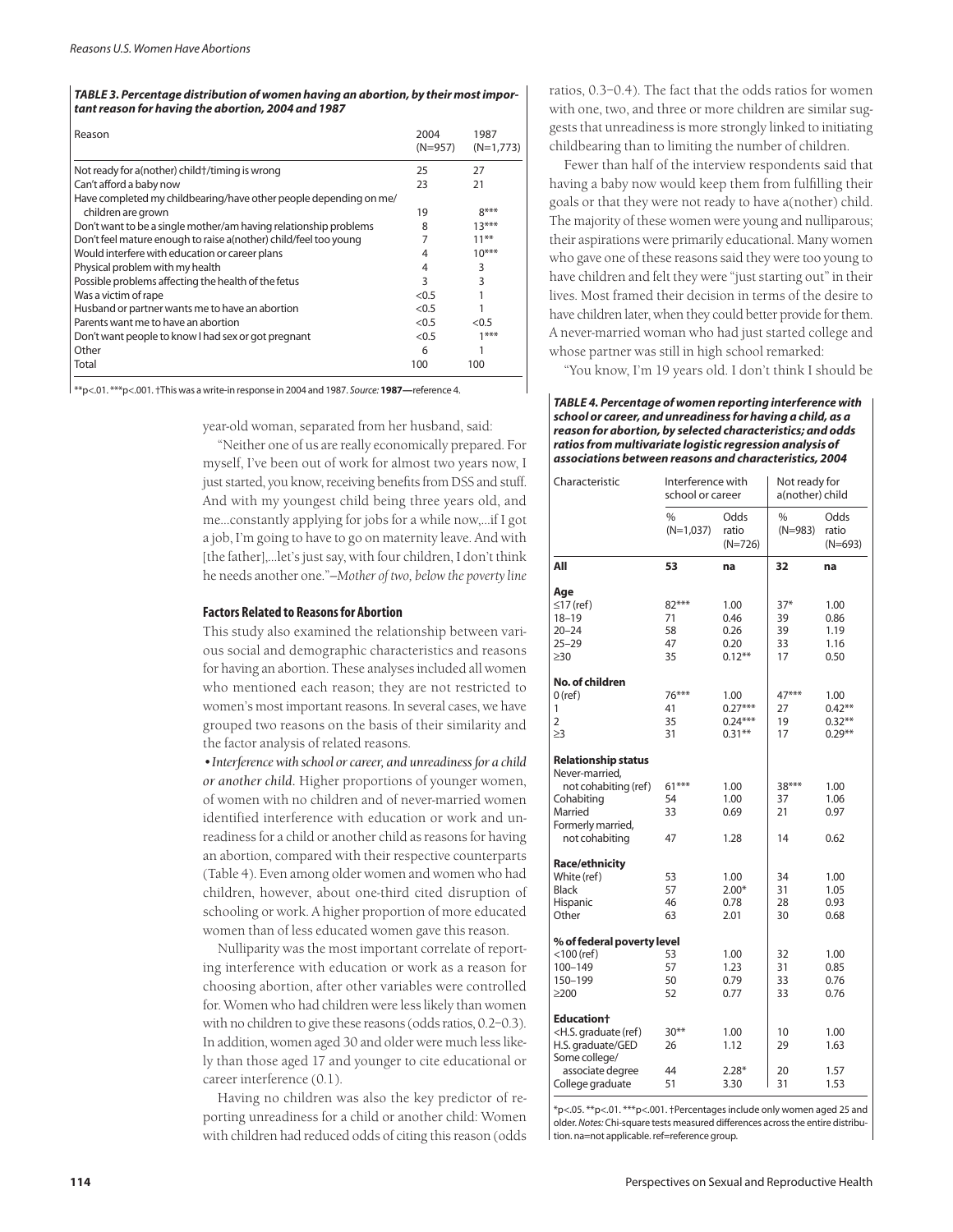having a child right now. I should be more focused on what I'm trying…I'm trying to do things for myself. How am I supposed to do something for another human?"*—Woman with no children, above the poverty line*

*•Financial difficulties.* Higher proportions of women who were unmarried or cohabiting, nonwhite, poorer and unemployed said they could not afford to have a child now, compared with their respective counterparts (Table 5). This reason was also more commonly given by young teenagers and women aged 20–24. Some of these social and demographic characteristics likely have overlapping influence. For example, young women are likely to be unmarried, and poor women are likely to be unemployed. In the multivariate analysis, marital status and both economic variables remained significant: Women who were married, who were in the highest income category and who were employed had reduced odds of saying they could not afford a baby (odds ratios, 0.4–0.6).

In the qualitative sample, of women who stated that they could not afford to have a child now, the majority had children already. Financial difficulties included the absence of support from the father of either the current pregnancy or the woman's other children, anticipating not being able to continue working or to find work while pregnant or caring for a newborn, not having the resources to support a child whose conception was not planned and lacking health insurance. Respondents who gave financial reasons for having an abortion frequently reported feeling stressed and strained to the limit of their current resources, as did the never-married woman who commented:

"I am on my own, and financially and mentally, I can't stand it now. That is one whole reason.…It's a sin to bring the child here and not be able to provide for it.…This is just in the best interest for me and the children—no, my children and this child."*—19-year-old with three children, below the poverty line*

One respondent had recently been homeless, and another's partner prevented her from working; some respondents were on government assistance:

"I have three kids already, and the guy that I was living with, he was, you know, doing good as far as helping me, but he just went to jail.…I am alone with three kids, and they are all I have. It's hard.…I am barely making it, you know, because it is…harder to get things,…you can't get food, you know, you cannot get food stamps….I only get 50 [dollars] in food stamps [a month].…It is just too hard."*—22-year-old, below the poverty line*

A few respondents articulated their fears that having another baby now would force them onto public assistance, an outcome they wanted to avoid. For example:

"If you think about it, OK—I get pregnant; I might not be financially stable. I got to take somebody's working money for welfare. You know what I'm saying? Why not let me get out of this situation, so I could better myself so when I do get pregnant and have another baby, I don't have to take your money, because you're working. I'm not going to be working, because I'm going to be sitting on my welfare, taking care of my baby! Why?"*—21-year-old with one child, below the poverty line*

*TABLE 5. Percentage of women reporting that they could not afford another child, that they did not want to be a single mother or had relationship problems, and that they had completed childbearing or had other people depending on them, as a reason for abortion, by selected characteristics; and odds ratios from multivariate logistic regression analysis of associations between reasons and characteristics, 2004*

| Characteristic                                                                                                       | Can't afford a<br>baby now |                    | Single mother or<br>relationship<br>problems |                    | Completed child-<br>bearing or have<br>dependents |           |
|----------------------------------------------------------------------------------------------------------------------|----------------------------|--------------------|----------------------------------------------|--------------------|---------------------------------------------------|-----------|
|                                                                                                                      | %                          | Odds               | %                                            | Odds               | $\%$                                              | Odds      |
|                                                                                                                      | $(N=1, 147)$               | ratio<br>$(N=774)$ | $(N=1,071)$                                  | ratio<br>$(N=772)$ | (N=1,147) ratio                                   | $(N=828)$ |
| All                                                                                                                  | 73                         | na                 | 48                                           | na                 | 47                                                | na        |
| Age                                                                                                                  |                            |                    |                                              |                    |                                                   |           |
| $\leq$ 17 (ref)                                                                                                      | 80***                      | 1.00               | 36                                           | 1.00               | $8***$                                            | 1.00      |
| $18 - 19$                                                                                                            | 69                         | 0.74               | 39                                           | 1.40               | 22                                                | $4.32*$   |
| $20 - 24$                                                                                                            | 81                         | 1.07               | 51                                           | 2.62               | 46                                                | 16.04***  |
| $25 - 29$                                                                                                            | 70                         | 0.80               | 52                                           | 3.22               | 58                                                | 29.05***  |
| $\geq 30$                                                                                                            | 60                         | 0.62               | 47                                           | 2.83               | 69                                                | 40.57***  |
| No. of children                                                                                                      |                            |                    |                                              |                    |                                                   |           |
| $0$ (ref)                                                                                                            | 73                         | 1.00               | 48                                           | 1.00               | $3***$                                            | na        |
| 1                                                                                                                    | 74                         | 1.01               | 46                                           | 0.73               | 75                                                | na        |
| 2                                                                                                                    | 68                         | 0.89               | 51                                           | 1.05               | 81                                                | na        |
| >3                                                                                                                   | 73                         | 0.93               | 47                                           | 0.66               | 90                                                | na        |
| <b>Relationship status</b><br>Never-married, not                                                                     |                            |                    |                                              |                    |                                                   |           |
| cohabiting (ref)                                                                                                     | 75***                      | 1.00               | $50***$                                      | 1.00               | $37***$                                           | 1.00      |
| Cohabiting                                                                                                           | 81                         | 1.30               | 38                                           | $0.51*$            | 48                                                | 1.49      |
| Married                                                                                                              | 53                         | $0.44*$            | 25                                           | $0.29***$          | 71                                                | $4.67***$ |
| Formerly married,                                                                                                    |                            |                    |                                              |                    |                                                   |           |
| not cohabiting                                                                                                       | 68                         | 0.70               | 72                                           | $2.14*$            | 72                                                | 4.39***   |
| <b>Race/ethnicity</b>                                                                                                |                            |                    |                                              |                    |                                                   |           |
| White (ref)                                                                                                          | 69**                       | 1.00               | 49                                           | 1.00               | $41***$                                           | 1.00      |
| <b>Black</b>                                                                                                         | 75                         | 1.08               | 45                                           | 0.85               | 60                                                | 2.98***   |
| Hispanic                                                                                                             | 79                         | 1.32               | 56                                           | 1.08               | 51                                                | 1.09      |
| Other                                                                                                                | 77                         | 1.51               | 36                                           | 0.40               | 44                                                | 1.06      |
| % of federal poverty level                                                                                           |                            |                    |                                              |                    |                                                   |           |
| $<$ 100 $(ref)$                                                                                                      | $81***$                    | 1.00               | 53                                           | 1.00               | $61***$                                           | 1.00      |
| $100 - 149$                                                                                                          | 79                         | 1.04               | 50                                           | 0.83               | 48                                                | $0.51*$   |
| 150-199                                                                                                              | 75                         | 0.80               | 48                                           | 0.74               | 50                                                | 0.52      |
| $\geq$ 200                                                                                                           | 60                         | $0.51*$            | 43                                           | 0.64               | 39                                                | $0.34***$ |
| <b>Education+</b>                                                                                                    |                            |                    |                                              |                    |                                                   |           |
| <h.s. (ref)<="" graduate="" td=""><td>81</td><td>1.00</td><td>57</td><td>1.00</td><td>80***</td><td>1.00</td></h.s.> | 81                         | 1.00               | 57                                           | 1.00               | 80***                                             | 1.00      |
| H.S. graduate/GED<br>Some college/                                                                                   | 66                         | 0.78               | 44                                           | 0.73               | 79                                                | 0.86      |
| associate degree                                                                                                     | 65                         | 1.09               | 53                                           | 1.03               | 62                                                | $0.36***$ |
| College graduate                                                                                                     | 58                         | 0.81               | 47                                           | 0.86               | 47                                                | $0.25***$ |
|                                                                                                                      |                            |                    |                                              |                    |                                                   |           |
| <b>Employment</b><br>Unemployed (ref)                                                                                | 79**                       | 1.00               | 45                                           | 1.00               | 48                                                | 1.00      |
| Employed                                                                                                             | 69                         | $0.59*$            | 48                                           | 1.19               | 48                                                | 0.98      |
|                                                                                                                      |                            |                    |                                              |                    |                                                   |           |

\*p<.05. \*\*p<.01. \*\*\*p<.001. †Percentages include only women aged 25 and older. *Notes:*Chi-square tests measured differences across the entire distribution. na=not applicable; parity was omitted from the third model. ref= reference group.

*•Single motherhood and relationship problems.* As might be expected, higher proportions of unmarried women who were not cohabiting (including both formerly married and never-married women) than of cohabiting or married women cited fear of single motherhood or relationship problems as a reason (Table 5). Multivariate analysis found that formerly married, noncohabiting women had elevated odds of giving this reason (odds ratio, 2.1), while cohabiting and married women had reduced odds (0.3–0.5). Furthermore, cohabiting women were more likely than married women to report this reason (not shown).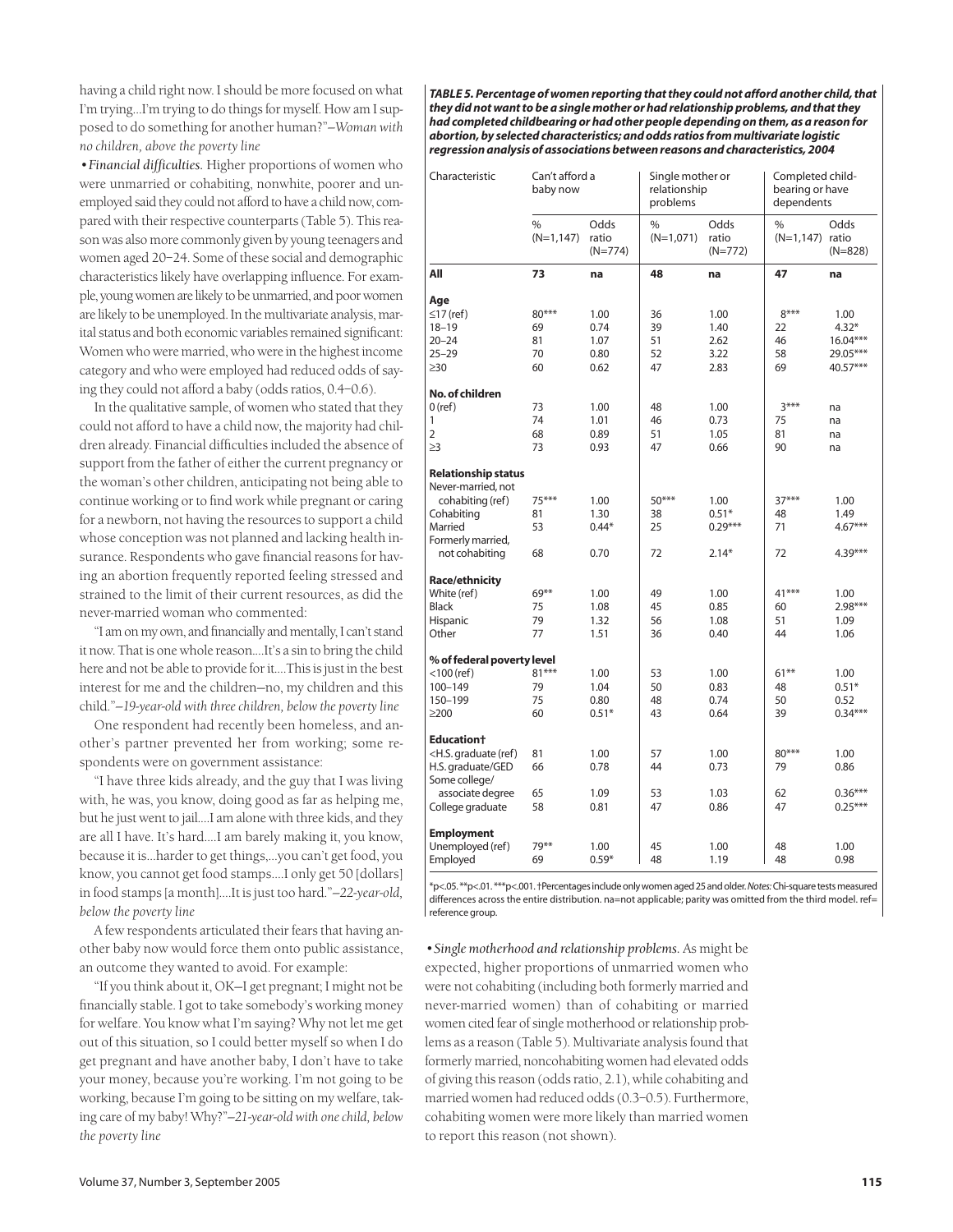*TABLE 6. Percentage of women reporting fetal or personal health concerns as a reason for abortion, by selected characteristics; and odds ratios from multivariate logistic regression analysis of associations between reasons and characteristics, 2004*

| Characteristic                                                                            | <b>Fetal health</b>  |                            | Personal health      |                            |  |
|-------------------------------------------------------------------------------------------|----------------------|----------------------------|----------------------|----------------------------|--|
|                                                                                           | %<br>$(N=$<br>1,042) | Odds<br>ratio<br>$(N=742)$ | %<br>$(N=$<br>1,058) | Odds<br>ratio<br>$(N=747)$ |  |
| All                                                                                       | 13                   | na                         | 12                   | na                         |  |
| Age                                                                                       |                      |                            |                      |                            |  |
| $\leq$ 17 (ref)                                                                           | 7                    | 1.00                       | $4***$               | 1.00                       |  |
| $18 - 19$                                                                                 | 9                    | 2.43                       | 5                    | 2.16                       |  |
| $20 - 24$                                                                                 | 13                   | 3.37                       | 9                    | 5.55                       |  |
| $25 - 29$                                                                                 | 13                   | 3.67                       | 13                   | 9.11                       |  |
| $\geq$ 30                                                                                 | 17                   | 5.47                       | 22                   | 21.90*                     |  |
| No. of children                                                                           |                      |                            |                      |                            |  |
| $0$ (ref)                                                                                 | 13                   | 1.00                       | $8*$                 | 1.00                       |  |
| 1                                                                                         | 14                   | 1.01                       | 12                   | 1.03                       |  |
| 2                                                                                         | 13                   | 0.68                       | 15                   | 0.85                       |  |
| $\geq$ 3                                                                                  | 10                   | 0.71                       | 17                   | 1.09                       |  |
| <b>Relationship status</b>                                                                |                      |                            |                      |                            |  |
| Never-married,                                                                            |                      |                            |                      |                            |  |
| not cohabiting (ref)                                                                      | 11                   | 1.00                       | $9*$                 | 1.00                       |  |
| Cohabiting                                                                                | 14                   | 1.26                       | 15                   | 1.41                       |  |
| Married                                                                                   | 16                   | 1.15                       | 17                   | 0.82                       |  |
| Formerly married,                                                                         |                      |                            |                      |                            |  |
| not cohabiting                                                                            | 15                   | 1.00                       | 15                   | 0.72                       |  |
| <b>Race/ethnicity</b>                                                                     |                      |                            |                      |                            |  |
| White (ref)                                                                               | $17*$                | 1.00                       | 14                   | 1.00                       |  |
| <b>Black</b>                                                                              | 8                    | $0.45*$                    | 9                    | 0.67                       |  |
| Hispanic                                                                                  | 11                   | 0.54                       | 13                   | 1.03                       |  |
| Other                                                                                     | 18                   | 0.94                       | 10                   | 0.67                       |  |
| % of federal poverty level                                                                |                      |                            |                      |                            |  |
| $<$ 100 (ref)                                                                             | 15                   | 1.00                       | 13                   | 1.00                       |  |
| 100-149                                                                                   | 12                   | 0.61                       | 16                   | 1.05                       |  |
| 150-199                                                                                   | 7                    | 0.46                       | 5                    | $0.31*$                    |  |
| $\geq$ 200                                                                                | 14                   | 0.70                       | 12                   | $0.62*$                    |  |
| <b>Educationt</b>                                                                         |                      |                            |                      |                            |  |
| <h.s. (ref)<="" graduate="" td=""><td>30</td><td>1.00</td><td>34</td><td>1.00</td></h.s.> | 30                   | 1.00                       | 34                   | 1.00                       |  |
| H.S. graduate/GED                                                                         | 10                   | 0.94                       | 18                   | 0.70                       |  |
| Some college/                                                                             |                      |                            |                      |                            |  |
| associate degree                                                                          | 16                   | 1.09                       | 17                   | 0.67                       |  |
| College graduate                                                                          | 15                   | 1.22                       | 15                   | 0.69                       |  |
| Weeks pregnant                                                                            |                      |                            |                      |                            |  |
| $<$ 7 (ref)                                                                               | 12                   | 1.00                       | 13                   | 1.00                       |  |
| $7 - 8$                                                                                   | 10                   | 0.89                       | 11                   | 0.81                       |  |
| $9 - 12$                                                                                  | 11                   | 1.08                       | 11                   | 0.77                       |  |
| $\geq$ 13                                                                                 | 21                   | $3.27*$                    | 10                   | 0.84                       |  |

\*p<.05. \*\*\*p<.001. †Percentages include only women aged 25 and older. *Notes:* Chi-square tests measured differences across the entire distribution. na=not applicable. ref=reference group.

More than half of the women in the qualitative sample cited concerns about their relationship or single motherhood as a reason to end the pregnancy. Relationship problems included the partner's drinking, physical abuse, unfaithfulness, unreliability, immaturity and absence (often due to incarceration or responsibilities to his other children). Many of these women were disappointed because their partner had reacted to the pregnancy by denying paternity, breaking off communication with them or saying that they did not want a child. A small number of women stated that they were in new relationships and that it was too soon to have a child with their partner. Most who gave this reason had children already. They related how hard it was to raise children by themselves and how hard it would be to add another child to their families. Some felt depleted and alone:

"Well, I already had one son, and right now he's growing up without a father, just me and him.…If you ain't got a lot of help with the family support, it's really hard. Sometimes I can't handle it, but I have to, you know, for my son's sake.…I believe, right now, I'm gonna take care of myself and my son."*—19-year-old, below the poverty line*

A number of women stated that it was unfair to one's children to bring them up without a father figure.

*•Completed childbearing and responsibility to dependents.* Bivariate analysis of these reasons revealed some expected relationships: High proportions of older women, women with children and women who were currently married, as well as those formerly married and not cohabiting, cited completion of their childbearing or already having dependents as a reason for having an abortion (Table 5). The proportion citing these reasons increased with age. These reasons were more commonly given by black and Hispanic women, and by poorer and less educated women.

Combining all reasons that refer to other people or to future children,\* we found that 74% of women, including at least two-thirds of women in every age, parity, relationship, racial, income and education category, identified concern for or responsibility to other individuals as a factor in their decision (not shown). Nine in 10 of these women (66% of all women) cited their inability to care for a child at this stage in their life or the quality of life they could provide for a(nother) child, and 45% of them (33% of all women) reported concern for other individuals, most commonly their children.

An initial multivariate analysis indicated that, as might be expected, women with children had sharply elevated odds of saying that they had completed their childbearing or that they had children or others depending on them; this variable overwhelmed the impact of other variables (not shown). Because of the extremely high odds ratios for this variable, we omitted nulliparous women from a second model (also not shown), and found that parity was no longer significant—that is, the important difference was between women with any number of children and those with no children. For the model shown in Table 5, we omitted parity entirely, and found that women aged 18 and older, married and formerly married women, black women, and poorer or less educated women had elevated odds of giving these reasons, findings that reflected the bivariate results.

Some interviewees said they were ending this pregnancy because they did not want any more children. Women cited financial reasons, their age and health, not wanting to "start over" and already having children of both genders. Many mentioned that having another baby would deprive the children they already had of financial, emotional and

<sup>\*</sup>These reasons included financial, partner and relationship problems resulting in the inability to care for or support a(nother) child, possible problems affecting the health of the fetus, difficult family situations such as a current child's chronic illness, financial impacts on existing children and the need to care for other dependents.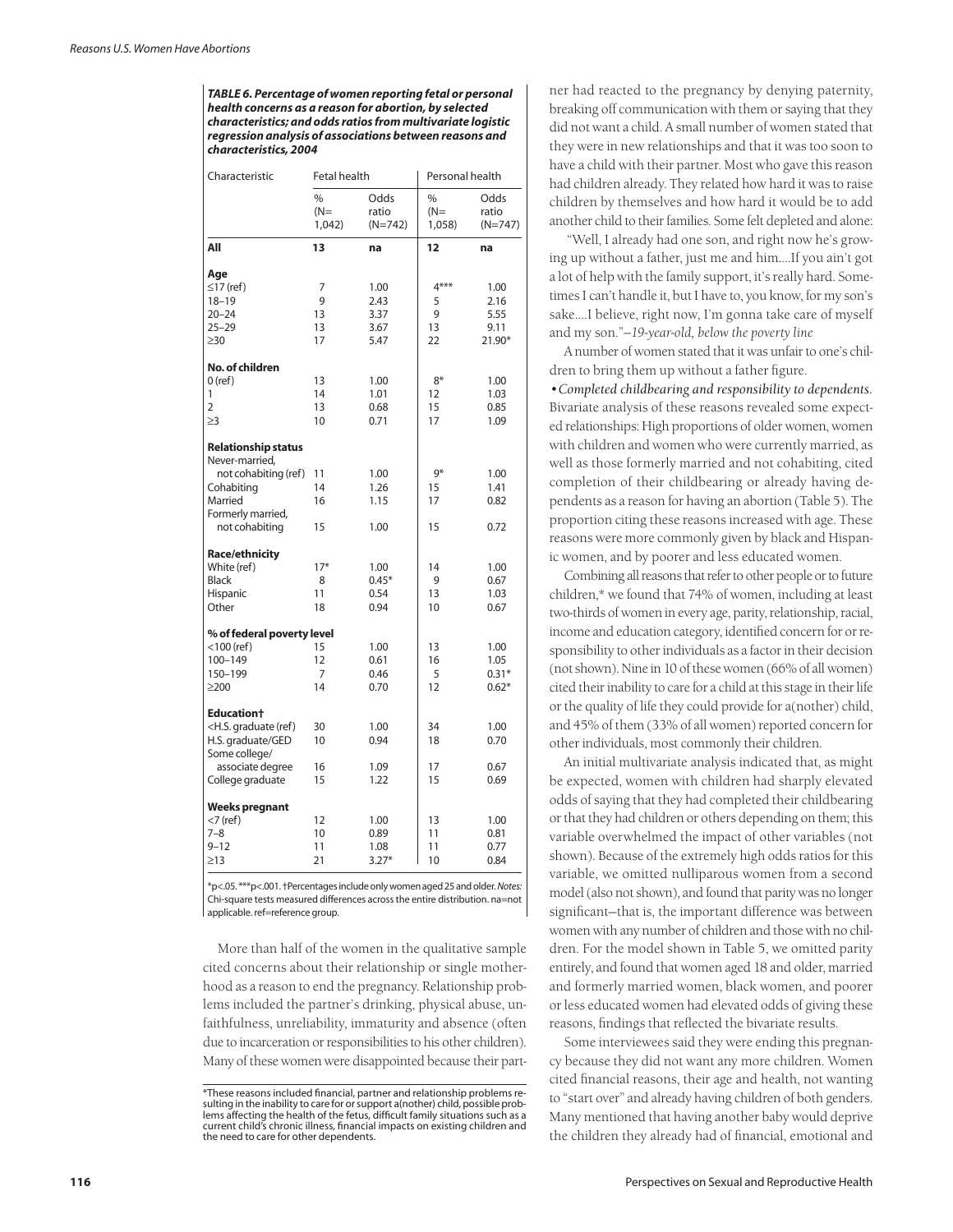time resources. One lower income, divorced mother said:

"There is just no way I could be the wonderful parent to all three of them and still have enough left over to keep the house clean and make sure the bills are paid and I'm in bed on time so I can be at work on time. It's impossible." *—30-year-old with two children, below the poverty line*

Women's concerns ranged from worries about their own health, to dealing with their children's chronic illnesses or severe disabilities, to a lack of adequate birthspacing.

*•Fetal and personal health.* Lower proportions of black and Hispanic women than of whites cited possible problems affecting the health of the fetus as a reason to end their pregnancies (Table 6). In the multivariate analysis, black women had reduced odds of reporting this reason (odds ratio, 0.5). In addition, women at 13 or more weeks of gestation had elevated odds of citing fetal health compared with those at fewer than seven weeks of gestation (3.3).

Concern for one's own health was a more common reason for having an abortion among older women and those with children; it was cited less often by women who were never married and not cohabiting. Women aged 30 and older had greatly elevated odds of citing their own health compared with the youngest age-group (odds ratio, 21.9), but we found no significant association with parity. In addition, women living at or above 150% of the federal poverty level were less likely to mention their own health than were women living in poverty (0.3–0.6).

A woman's concerns for her health or possible fetal health problems were cited as reasons to end her pregnancy by one-fourth of the qualitative sample. Women who felt that their fetus's health had been compromised cited concerns such as a lack of prenatal care, the risk of birth defects due to advanced maternal age, a history of miscarriages, maternal cocaine use and fetal exposure to prescription medications. Concerns about personal health included chronic and life-threatening conditions such as depression, advanced maternal age and toxemia. More commonly, however, women cited feeling too ill during the pregnancy to work or take care of their children.

*•Opinions on adoption.* Respondents were not specifically asked about adoption; nevertheless, it came up spontaneously in both parts of the study. While fewer than 1% of women in the quantitative survey volunteered that they would not consider or did not favor having a baby and giving it up for adoption, more than one-third of interview respondents said they had considered adoption and concluded that it was a morally unconscionable option because giving one's child away is wrong.

## **DISCUSSION**

Women's reported reasons for ending pregnancies have been consistent over time. Furthermore, the proportion of women reporting each major reason changed relatively little between 1987 and 2004. The few larger changes appear to have been at least partially due to changes in the composition of the population, rather than entirely to changes in women's tendency to give those reasons.

The decision to have an abortion is typically motivated by diverse, interrelated reasons. Nearly three-quarters of respondents indicated that they could not afford to have a child now, and large proportions mentioned responsibilities to children, partner issues and unreadiness to parent. The in-depth interviews revealed that these reasons are multiple dimensions of complicated life situations. For example, financial difficulties are often the result of lack of support from one's partner, or lack of a partner altogether; and the financial and emotional responsibility to provide for existing children without adequate resources makes it too hard for some women to care for another child.

Yet some broad concepts emerged from the study. A crosscutting theme was women's responsibility to children and other dependents, as well as considerations about children they may have in the future. Most women in every age, parity, relationship, racial, income and education category cited concern for or responsibility to other individuals as a factor in their decision to have an abortion. In contrast to the perception (voiced by politicians and laypeople across the ideological spectrum) that women who choose abortion for reasons other than rape, incest and life endangerment do so for "convenience,"13 our data suggest that after carefully assessing their individual situations, women base their decisions largely on their ability to maintain economic stability and to care for the children they already have.

In addition, the topic of women's limited resources, such as financial constraints and lack of partner support, regularly appeared in the survey and interview responses. A large majority of women cited financial hardship, often along with other reasons. Financial problems, exacerbated by other forms of instability, limit women's ability to provide sufficient support to additional children. The concept of responsibility is inseparable from the theme of limited resources; given their present circumstances, respondents considered their decision to have an abortion the most responsible action. The fact that many women cited financial limitations as a reason for ending a pregnancy suggests that further restrictions on public assistance to families could contribute to a continued increase in abortions among the most disadvantaged women.<sup>14</sup>

Although these concerns appeared among all groups, different groups of women gave diverse reasons for having abortions. Younger women who had not begun their childbearing often reported that they were unprepared for the transition to motherhood, while older women, the large majority of whom were already mothers, regularly cited their responsibility to children or other dependents as a key factor behind the decision to have an abortion.

Only a small proportion of women cited concerns about their own health. However, the qualitative results showed that these concerns encompassed not just risks to future health, but also the health burden of pregnancy itself. They further revealed how health concerns are linked to the concept of responsibility: Some women saw the physical burden of pregnancy and its associated health conditions as threatening their ability to fulfill responsibilities to de